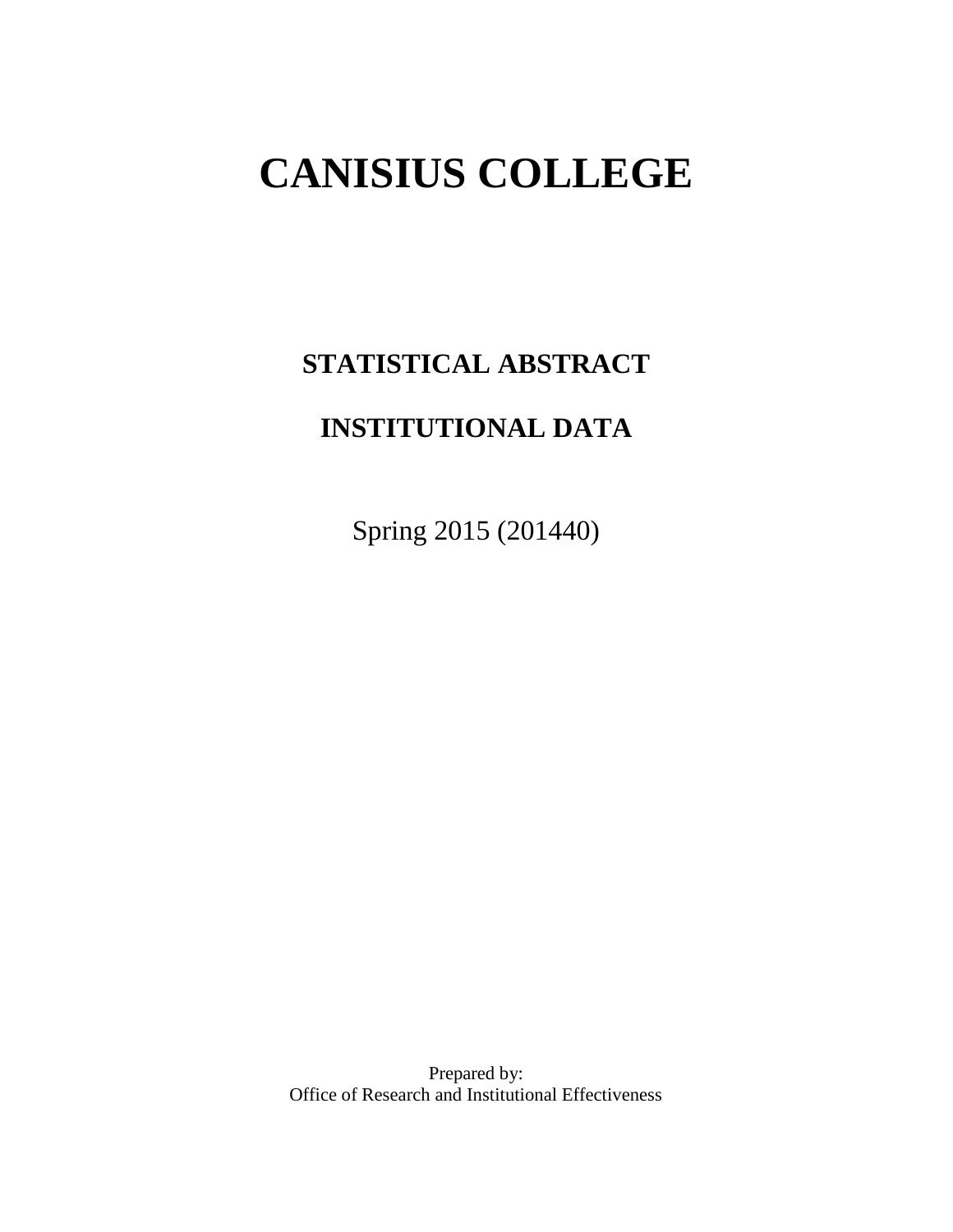|                                   | Undergrad. | <b>Graduate</b>  | <b>Total</b>          |
|-----------------------------------|------------|------------------|-----------------------|
| Enrollment, Spring 2015           | 2,797      | 1,241            | 4,038                 |
| Enrollment, Spring 2014           | 2,864      | 1,375            | 4,239                 |
| Percent Change in Enrollment      | $-2.3%$    | $-9.7\%$         | $-4.7%$               |
|                                   |            |                  |                       |
| Number Full-time                  | 2,537      | $\overline{511}$ | 3,048                 |
| Number Part-time                  | 260        | 730              | 990                   |
|                                   |            |                  |                       |
| Percent Full-time                 | 90.7%      | 41.2%            | 75.5%                 |
| <b>Percent Part-time</b>          | 9.3%       | 58.8%            | 24.5%                 |
|                                   |            |                  |                       |
| Credit Hours Attempt. Spring 2015 | 39,866     | 9,079.5          | $48,945.\overline{5}$ |
| Credit Hours Attempt. Spring 2014 | 41,859.5   | 9,773.5          | 51,633                |
| Percent Change in CH Attempted    | $-4.8%$    | $-7.1%$          | $-5.2%$               |
|                                   |            |                  |                       |
| FTE, Spring 2015                  | 2,626      | 916              | 3,541                 |
| FTE, Spring 2014                  | 2,753      | 981              | 3,734                 |
| Percent Change in FTE             | $-4.6%$    | $-6.6%$          | $-5.2%$               |
|                                   |            |                  |                       |
| <b>Enrollment by College</b>      |            |                  |                       |
| College of Arts and Sciences      | 1,440      | 65               | 1,505                 |
| School of Ed. & Human Services    | 393        | 910              | 1303                  |
| Wehle School of Business          | 762        | 266              | 1,028                 |
| No College Designated             | 202        | $\Omega$         | 202                   |
| <b>Totals</b>                     | 2,797      | 1,241            | 4,038                 |
| <b>Enrollment by Gender</b>       |            |                  |                       |
| Percent Male                      | 49.1%      | 39.0%            | 46.0%                 |
| <b>Percent Female</b>             | 50.9%      | 61.0%            | 54.0%                 |
| <b>Average Age</b>                | 20.4       | 29.3             | 23.2                  |
|                                   |            |                  |                       |
| <b>Enrollment by Residence</b>    |            |                  |                       |
| On-campus Resident                | 1,202      | 24               | 1,226                 |
| <b>Percent Resident</b>           | 43.0%      | 1.9%             | 30.4%                 |
|                                   |            |                  |                       |
|                                   |            |                  |                       |
|                                   |            |                  |                       |

# **Canisius College at a Glance**

| <b>Enrollment by Ethnicity</b>                           | <b>Number</b>            | Percentage |
|----------------------------------------------------------|--------------------------|------------|
| American Indian/Alaska Native                            | 12                       | 0.3%       |
| Asian                                                    | 65                       | 1.6%       |
| <b>Black/African American</b>                            | 251                      | 6.2%       |
| Hispanic                                                 | 178                      | 4.4%       |
| Native Hawaiian/Pacific Islander                         | $\overline{c}$           | 0.05%      |
| Non-Resident Alien                                       | 178                      | 4.4%       |
| Two or More Races                                        | 59                       | 1.5%       |
| Unknown                                                  | 282                      | 7.0%       |
| White                                                    | 3,011                    | 74.6%      |
| <b>Enrollment by CH Hours Earned</b>                     |                          |            |
| $0$ to $29$                                              | 706                      | 17.5%      |
| 30 to 59                                                 | 575                      | 14.2%      |
| 60 to 89                                                 | 620                      | 15.4%      |
| 90 plus                                                  | 896                      | 22.2%      |
| Graduate                                                 | 1,241                    | 30.7%      |
| <b>Enrollment by Student Type</b>                        |                          |            |
| UG Continuing(Including Kings) 2520/16                   | 2,536                    | 62.8%      |
| <b>UG Cross Registered</b>                               | 60                       | 1.5%       |
| <b>UG High School Students</b>                           | 114                      | 2.8%       |
| UG New First Time (Includes1 <sup>st</sup> FR Kings) 8/1 | 9                        | 0.2%       |
| UG Re-admit                                              | $\mathbf{1}$             | 0.02%      |
| UG Transfer (Includes 1st TR Kings)34/1                  | $\overline{35}$          | 0.9%       |
| <b>UG</b> Transient                                      | 28                       | 0.7%       |
| <b>UG Visiting</b>                                       | 14                       | 0.3%       |
| Grad Continuing (Includes Kings)                         | 1,062                    | 26.3%      |
| Grad, New First Time                                     | 160                      | 4.0%       |
| Grad, Visiting, Transient, Re-Admit                      | $\overline{\mathcal{L}}$ | 0.1%       |
| <b>Enrollment by Residency</b>                           |                          |            |
| Canadian                                                 | 86                       | 2.1%       |
| International                                            | 90                       | 2.2%       |
| <b>New York Resident</b>                                 | $\overline{3,}432$       | 85.0%      |
| Out-of-state Resident                                    | 420                      | 10.4%      |
| Unknown                                                  | 10                       | 0.2%       |
| <b>Receiving Federal Pell Grants</b>                     |                          |            |
| Full Time Undergraduates                                 | 804                      | 31.7%      |
| Part Time Undergraduates                                 | 5                        | 1.9%       |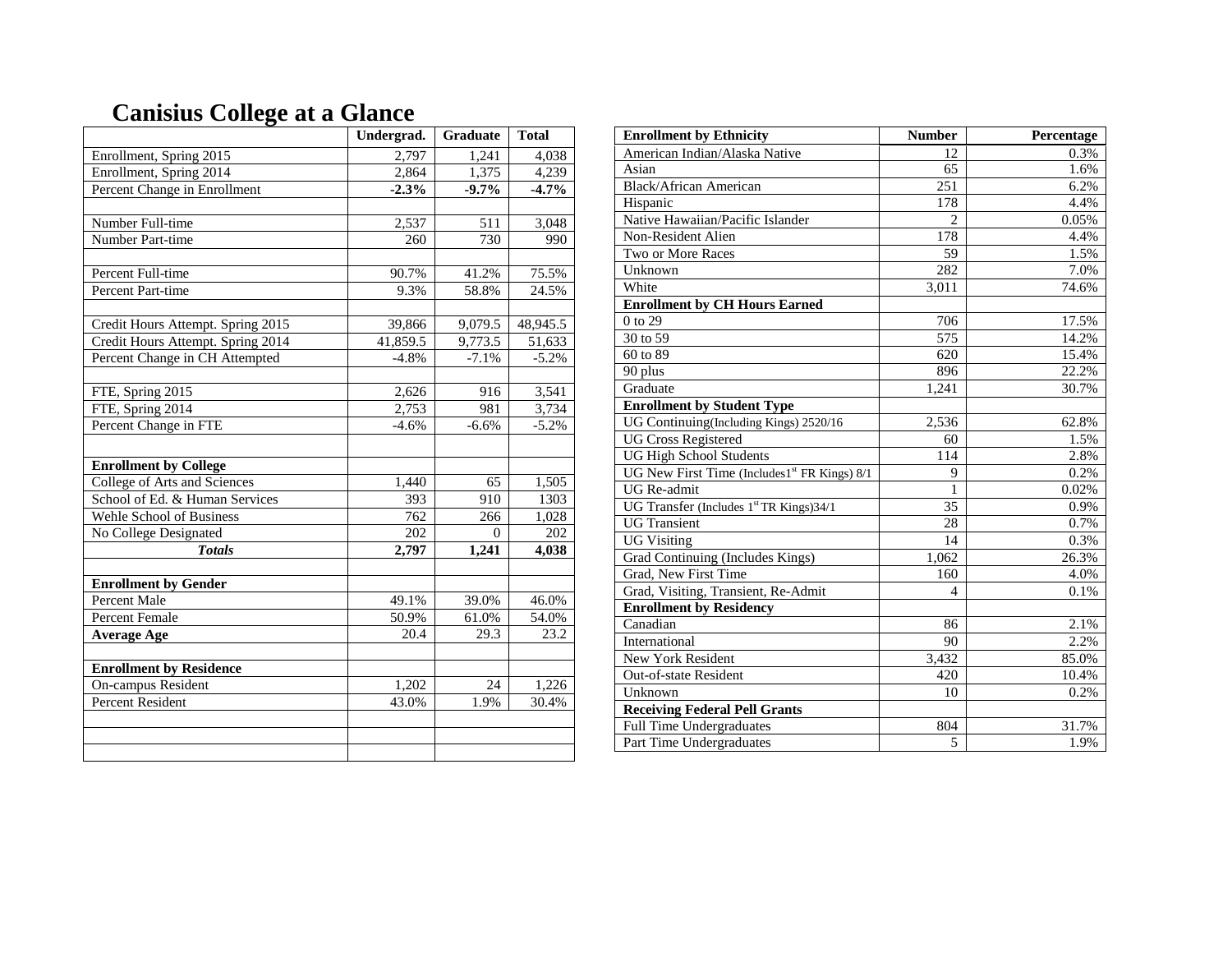# **ENROLLMENTS BY MAJOR** \*Includes double counting

#### COLLEGE OF ARTS & SCIENCES

#### *Undergraduate Programs*

| Code                     | Major                                        | Count          |
|--------------------------|----------------------------------------------|----------------|
| <b>ABEC</b>              | <b>Animal Behavior</b>                       | 170            |
| ${\bf AHM}$              | <b>Art History</b>                           | 3              |
| ANT                      | Anthropology                                 | 17             |
| <b>BCH</b>               | Biochemistry                                 | 35             |
| <b>BCHA</b>              | Biochemistry, ACS Certified                  | 6              |
| <b>BIF</b>               | <b>Bioinformatics</b>                        | 11             |
| <b>BIO</b>               | <b>Biology</b>                               | 213            |
| <b>CHM</b>               | Chemistry                                    | 9              |
| <b>CHM</b>               | Chemistry, ACS Certified                     | 5              |
| <b>CHM</b>               | <b>Chemistry, Health Professions</b>         | 22             |
| <b>CLLA</b>              | <b>Classical Languages</b>                   | $\theta$       |
| <b>CLSG</b>              | Classics, Greek                              | 4              |
| <b>CLSL</b>              | Classics, Latin                              | $\overline{3}$ |
| <b>COM</b>               | <b>Communication Studies</b>                 | 162            |
| <b>CRJ</b>               | <b>Criminal Justice</b>                      | 99             |
| <b>CRW</b>               | <b>Creative Writing</b>                      | 43             |
| CSC                      | <b>Computer Science</b>                      | 60             |
| <b>CSC1</b>              | <b>Computer Science</b>                      | 3              |
| $\overline{\text{CSC2}}$ | Computer Science Certificate (CSCC)          | $\overline{0}$ |
| <b>DMA</b>               | Digital Media Arts                           | 68             |
| <b>ECON</b>              | Economics                                    | 31             |
| <b>EN 32</b>             | Physics (Pre-engineering $3+2$ )             | $\overline{0}$ |
| <b>ENG</b>               | English                                      | 84             |
| <b>ENGR</b>              | Pre-Engineering                              | 9              |
| <b>ENV</b>               | <b>Environmental Sciences</b>                | 10             |
| <b>EUR</b>               | <b>European Studies</b>                      | 10             |
| <b>EVST</b>              | <b>Environmental Studies</b>                 | 23             |
| <b>FRC</b>               | French                                       | 12             |
| <b>GER</b>               | German                                       | 17             |
| <b>HIS</b>               | History                                      | 56             |
| <b>INT</b>               | <b>International Relations</b><br>Journalism | 55             |
| <b>JRN</b><br>LAS        | <b>Latin American Studies</b>                | 21<br>5        |
| MAT                      | <b>Mathematics</b>                           | 36             |
| <b>MATS</b>              | Mathematics & Statistics                     | 5              |
| <b>MLSC</b>              | <b>Medical Laboratory Science</b>            | 10             |
| <b>MUS</b>               | Music                                        | 5              |
| <b>MUSP</b>              | Music Performance                            | 1              |
| PHI                      | Philosophy                                   | 0              |
| <b>PHIH</b>              | Philosophy, Hypatian Scholar                 | 7              |
| PHII                     | Philosophy, Ignation Scholar                 | 5              |
| PHY                      | Physics                                      | 9              |
| <b>PSC</b>               | <b>Political Science</b>                     | 111            |
| <b>PSY</b>               | Psychology                                   | 271            |
| <b>RST</b>               | <b>Religious Studies</b>                     | 9              |
| SOC                      | Sociology                                    | 46             |
| <b>SPA</b>               | Spanish                                      | 24             |
| SSC                      | Social Scien. (BA), Adult Acad. Services     | $\Omega$       |
| <b>UND</b>               | Undecided                                    | 61             |
| <b>URS</b>               | <b>Urban Studies</b>                         | 17             |
| WST                      | Women's Studies, Certificate                 | 4              |

#### *Graduate Programs*

| Code | Major                            | Count |
|------|----------------------------------|-------|
| ANZ  | Anthrozoology                    | 4٠    |
| ASN  | Arts & Sciences Non-Matriculated |       |
| COM  | Communication & Leadership       |       |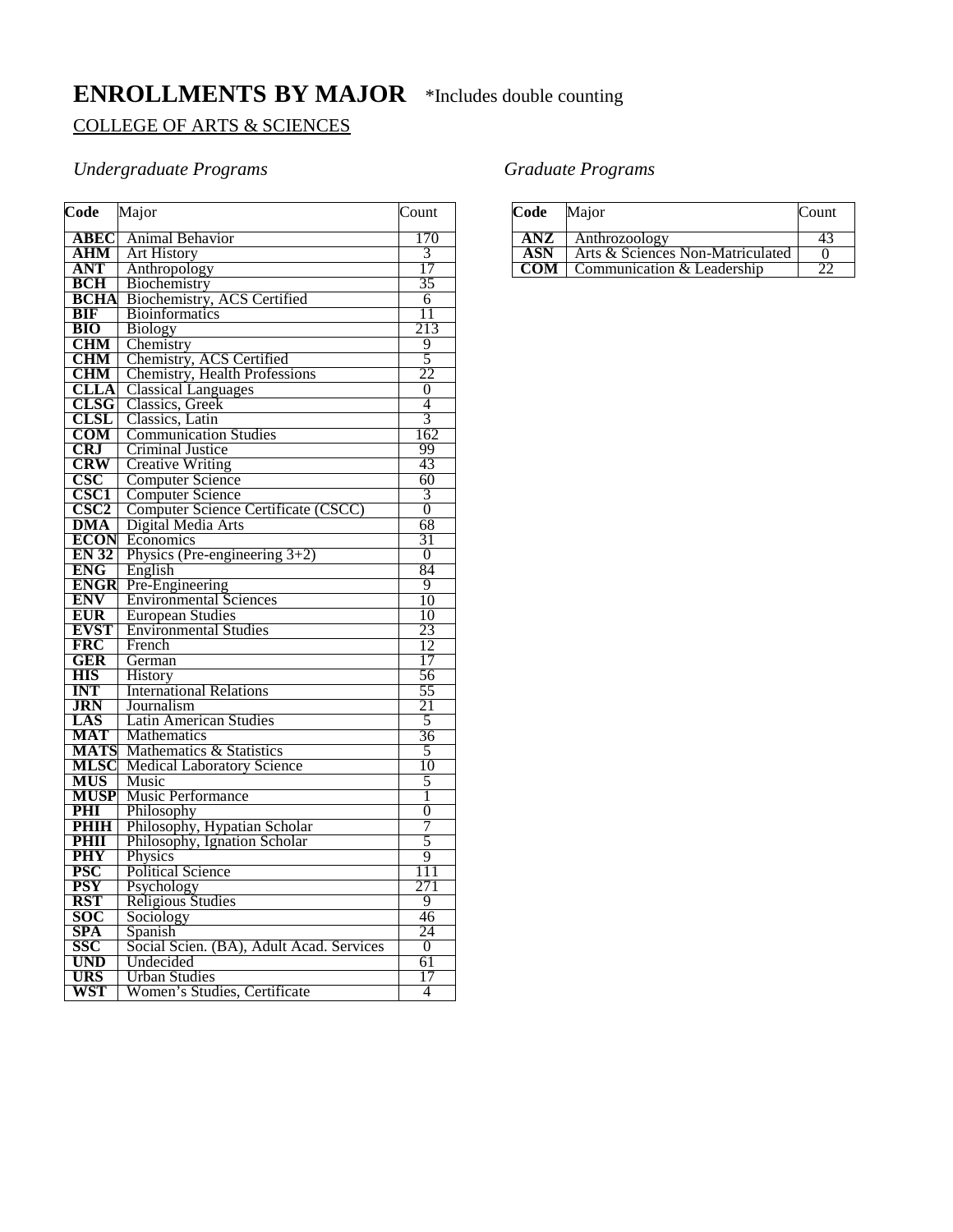# **ENROLLMENTS BY MAJOR Cont'd** \*Includes double counting

## SCHOOL OF EDUCATION & HUMAN SERVICES

#### *Undergraduate Programs*

| Code        | Major                                    | Count          |
|-------------|------------------------------------------|----------------|
| ATM         | <b>Athletic Training</b>                 | 50             |
| <b>ECCH</b> | Early Childhood/Childhood Ed. Dual       | 23             |
| <b>EDAD</b> | <b>Adolescent Education</b>              | 42             |
| EDCHI       | Childhood Education                      | 9              |
| EDECI       | Early Childhood Education                | 5              |
| <b>HEW</b>  | Health & Wellness                        | 10             |
| <b>HUSR</b> | <b>Human Services</b>                    | 2              |
| PEHL.       | Physical/Health Education                | 29             |
| <b>PEM</b>  | Physical Education                       | 0              |
| <b>PESS</b> | <b>Physical Education Sport Studies</b>  | 6              |
| <b>PHED</b> | Physical Education, Birth-12             | 2              |
| PS1         | CC2CC-NCCC Radiologic Tech(OPS)          | $\overline{0}$ |
| PS5         | <b>CC2CC – GCC Respiratory Care(OPS)</b> | 0              |
| PS8         | Professional Technical Studies(OPS)      |                |
| PS9         | Professional Technical Studies (OPS)     |                |
| <b>PS10</b> | Telecomm Technician (Verizon) (OPS)      | 0              |
| <b>PS11</b> | Professional Technical Studies(OPS)      | 0              |
| <b>SPE1</b> | Special/Childhood Education, Grades 1-6  | 53             |
| <b>SPEB</b> | Special/Early Childhood Ed. Birth-2      | $\mathfrak{D}$ |
| <b>SPMT</b> | <b>Sports Management</b>                 | 68             |
| UND         | Undecided                                | 0              |

#### *Graduate Programs*

| Code                    | Major                                       | Count          |
|-------------------------|---------------------------------------------|----------------|
| <b>AUE1</b>             | <b>Adolescence Urban Education</b>          | 1              |
| <b>AUE2</b>             | Adolescence Urban Special Education         | 1              |
| <b>AUE3</b>             | Adolescence Urban Education TESOL           | 1              |
| <b>AUE4</b>             | Adolescence Urban Bilingual Education       | 1              |
| CLM                     | <b>Clinical Mental Health Counseling</b>    | 77             |
| <b>CMH</b>              | <b>Community Mental Health Counseling</b>   | 12             |
| $\overline{\text{CSH}}$ | Community & School Health(OPS)              | 19             |
| CSP                     | <b>College Student Personnel</b>            | 50             |
| <b>CUA1</b>             | Childhood Urban Education                   |                |
| CUA2                    | Childhood Urban Special Education           | $\frac{2}{1}$  |
|                         | <b>CUA3</b> Childhood Urban Education TESOL | $\overline{c}$ |
| <b>CUA4</b>             | Childhood Urban Bilingual Education         | 1              |
| ECU <sub>2</sub>        | Early Childhood Urban Special Education     | Ī              |
| ECU3                    | Early Childhood Urban Education TESOL       | $\overline{2}$ |
| <b>ECU4</b>             | Early Childhood Urban Bilingual Ed.         | $\overline{2}$ |
| EDA                     | School/Administration Supervision           | 10             |
|                         | <b>EDAD</b> Adolescent Education            | 11             |
|                         | <b>EDAO</b> Educational Admin./Supervision  | 33             |
| <b>EDB</b>              | Business & Marketing Education              | $\overline{c}$ |
| <b>EDCH</b>             | Childhood Education                         | 23             |
| <b>EDD</b>              | Deaf Education                              | 8              |
| EDD1                    | Deaf Childhood Education Grades $1 - 6$     | 5              |
| EDD7                    | Deaf Adolescence Education Grades 7 - 12    | 0              |
| <b>EDDI</b>             | Differentiated Instruction                  | 25             |
| <b>EDG</b>              | <b>General Education</b>                    | $\overline{0}$ |
| <b>EDN</b>              | General Education, Non-matriculated         | 9              |
| <b>EDT</b>              | <b>Education Technologies Certificate</b>   | 20             |
| EDT2                    | Ed Tech and Emerging Medias                 | 4              |
| EDTL                    | <b>Teacher Leader Certificate</b>           | 0              |
| <b>GEEX</b>             | <b>Gifted Education Extension</b>           | $\overline{0}$ |
| <b>HHP</b>              | Health & Human Performance (OPS)            | 29             |
| HIT                     | <b>Health Information Technology</b>        | 9              |
| LTCY                    | <b>Literacy Education</b>                   | 14             |
| MCX                     | Middle Childhood Extension                  | $\overline{0}$ |
| MSA                     | <b>Sport Administration</b>                 | 49             |
| <b>NDEG</b>             | Non-Degree                                  | 1              |
| NTC1                    | <b>Applied Nutrition Cert Track 1</b>       | $\overline{0}$ |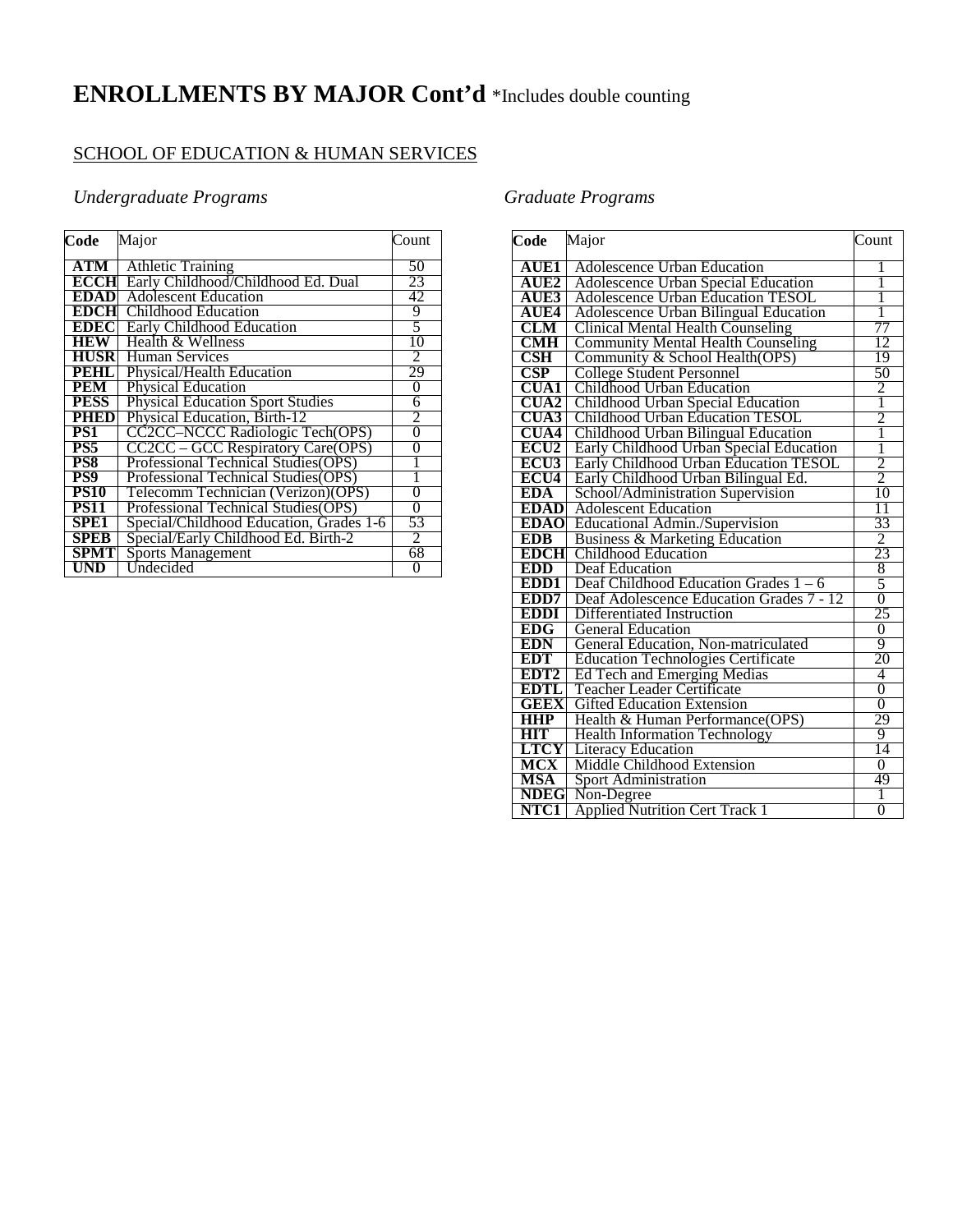| Code         | Major – graduate - Continued        | Count          |
|--------------|-------------------------------------|----------------|
| NTR1         | Applied Nutrition, Track 1          | 10             |
| NTR2         | <b>Applied Nutrition, Track 2</b>   | 9              |
| <b>ONBS</b>  | <b>Bilingual Special Ed</b>         | 8              |
| <b>ONES</b>  | Teach Eng to Speakers of Other      | 58             |
| <b>ONLT</b>  | Literacy Education, On-line         | 54             |
| <b>ONPE</b>  | Physical Education, On-line         | 72             |
| <b>ONSA</b>  | Sports Administration, On-line      | 95             |
| <b>ONSB</b>  | School Building Leadership, On-     | 48             |
| ONSD         | School District Leadership, On-line | 30             |
| <b>OSBD</b>  | School Building/District Leader,    | 8              |
| <b>OTT</b>   | Online Teaching and Training        | 0              |
| <b>PEM</b>   | <b>Physical Education</b>           | $\overline{0}$ |
| <b>PHED</b>  | Physical Education, Birth-12        | 19             |
| <b>READ</b>  | <b>Reading Certificate</b>          | 0              |
| <b>RES 1</b> | Respiratory Care, Track 1           | 9              |
| <b>RES 2</b> | Respiratory Care, Track 2           | 4              |
| <b>SAC</b>   | School/Agency Counseling            | 34             |
| SBDL         | School Building/District Leadership | 4              |
| SBL          | School Building Leadership          | 12             |
| SDL          | <b>School District Leadership</b>   | 8              |
| SPE1         | Special/Childhood Education,        | 7              |
| SPE7         | Special Education, Adolescent       | $\Omega$       |
| <b>SPEA</b>  | Special Education, Advanced         | 12             |
| SPM1         | Special Education, Childhood        | 14             |
| SPM7         | Special Education, Adolescent       | 3              |

#### WEHLE SCHOOL OF BUSINESS

#### *Undergraduate Programs*

| $\overline{\text{Code}}$ | Major                                 | Count |
|--------------------------|---------------------------------------|-------|
| ACC                      | Accounting                            | 19    |
| <b>ACC1</b>              | Accounting                            | 22    |
| ACC2                     | Professional Accounting               | 4     |
| <b>AIS</b>               | <b>Accounting Information Systems</b> | 63    |
| <b>ECO</b>               | Economics                             | 80    |
| <b>ENT</b>               | Entrepreneurship                      | 29    |
| FIN                      | Finance                               | 19    |
| <b>IBUS</b>              | <b>International Business</b>         | 66    |
| <b>MGT</b>               | Management                            | 10    |
| <b>MIS</b>               | <b>Information Systems</b>            | 24    |
| <b>MKT</b>               | Marketing                             | 15    |
| <b>UNBU</b>              | <b>Undeclared Business</b>            | 18    |
| UND                      | Undecided                             | 13    |

# *Graduate Programs*

| Code        | Major                               | Count |
|-------------|-------------------------------------|-------|
| <b>BUNM</b> | Business, Non-matriculated          |       |
| <b>INTB</b> | <b>International Business</b>       | 5     |
| <b>MBA</b>  | MBA, Part-Time Program              | 17    |
| MBA3        | Bachelors/MBA 3+2                   |       |
| <b>MBAA</b> | MBA, Accounting 150 Hour            |       |
| <b>MBAO</b> | MBA, One Year Program               | 17    |
| <b>MBAP</b> | <b>MBA, Professional Accounting</b> | 38    |
| <b>MFA</b>  | <b>Forensic Accounting</b>          | 26    |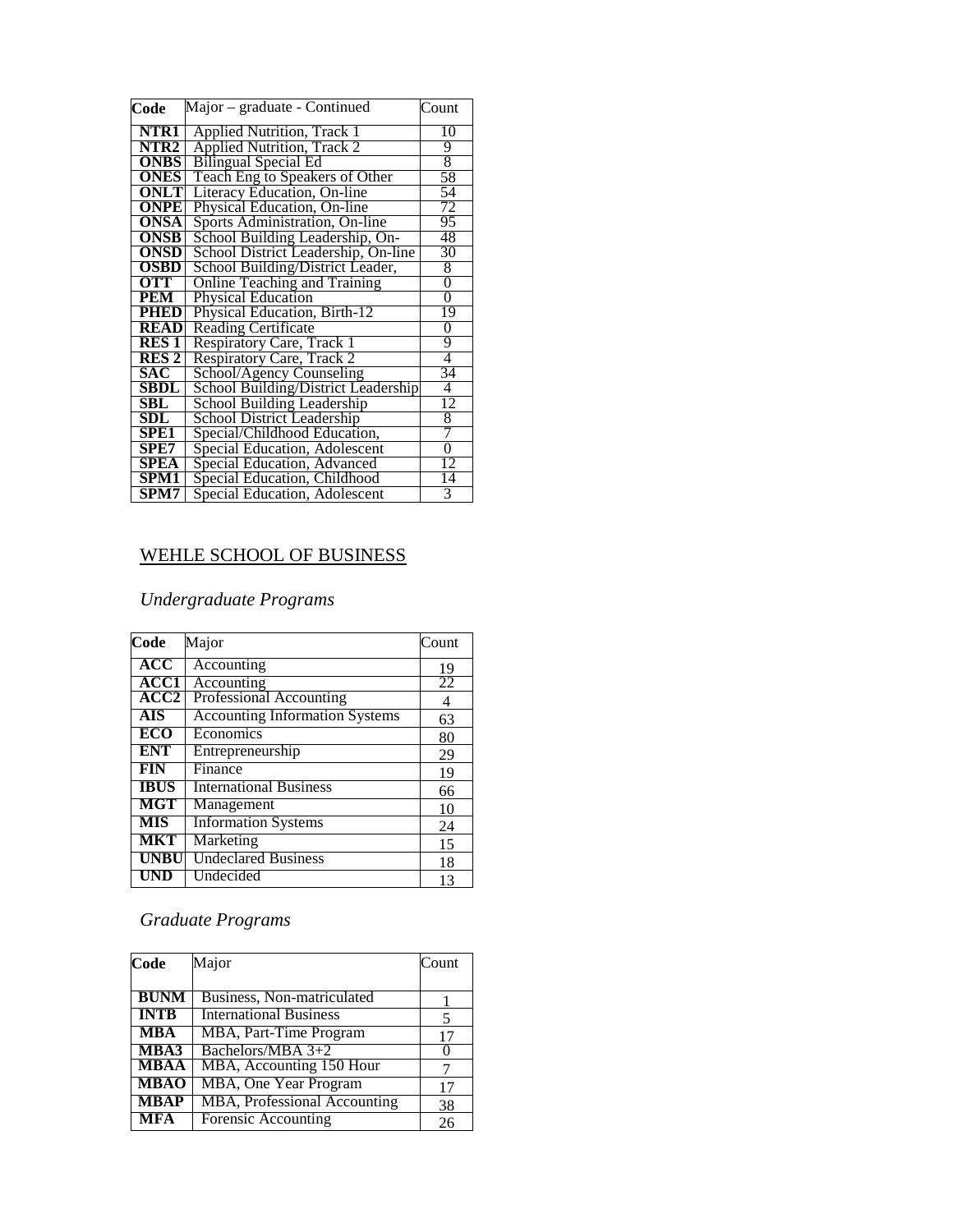#### OTHER INFORMATION

#### *Undergraduate Programs*

| Code              | Major                | Count |
|-------------------|----------------------|-------|
|                   |                      |       |
| AUDI              | Auditing             | 18    |
| NDEG <sup>1</sup> | Non-degree           | 18    |
|                   | Double Majors        |       |
|                   | <b>Triple Majors</b> | 36    |
|                   | Quadruple Majors     |       |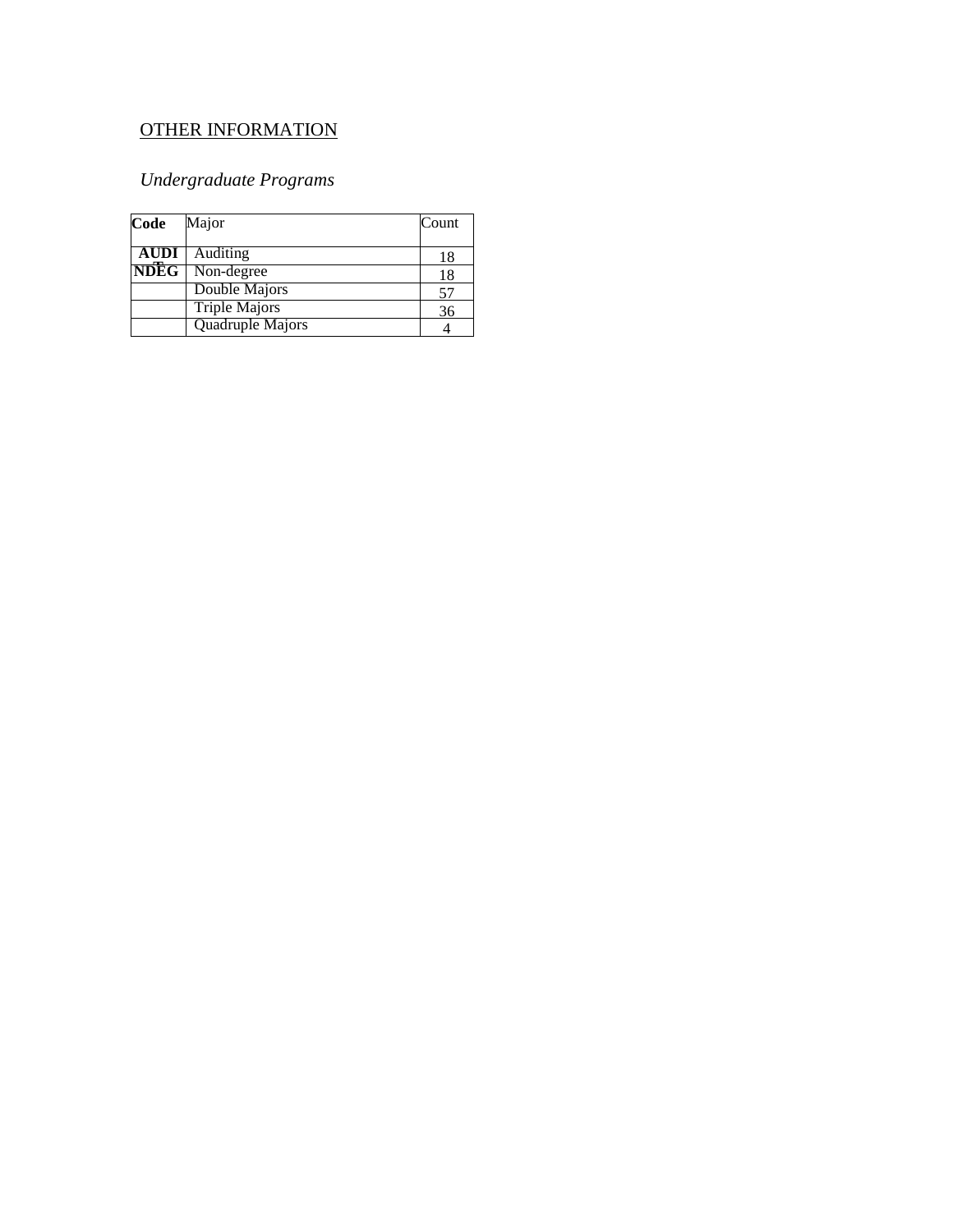| <b>Department</b>             | Undergrad. | <b>Graduate</b> | <b>Total</b> | % of School | $%$ of<br><b>College</b> |
|-------------------------------|------------|-----------------|--------------|-------------|--------------------------|
| Animal Behavior               | 715        | 234             | 949          | 3.37%       | 1.95%                    |
| <b>Biology</b>                | 2447       |                 | 2447         | 8.68%       | 5.04%                    |
| Chemistry                     | 1092       |                 | 1092         | 3.87%       | 2.25%                    |
| Classics                      | 540        |                 | 540          | 1.91%       | 1.11%                    |
| <b>Communication Studies</b>  | 2386       | 105             | 2491         | 8.83%       | 5.13%                    |
| <b>Computer Science</b>       | 608        |                 | 608          | 2.16%       | 1.25%                    |
| English                       | 2658       |                 | 2658         | 9.42%       | 5.47%                    |
| English as a Second Language  | 27         |                 | 27           | 0.10%       | $0.06\%$                 |
| Fine Arts                     | 1127       |                 | 1127         | 4.00%       | 2.32%                    |
| <b>First Year Seminar</b>     | 399        |                 | 399          | 1.41%       | 0.82%                    |
| History                       | 1893       |                 | 1893         | 6.71%       | 3.90%                    |
| Mathematics & Statistics      | 1696       |                 | 1696         | 6.01%       | 3.49%                    |
| <b>Military Science</b>       | 311        |                 | 311          | 1.10%       | 0.64%                    |
| <b>Modern Languages</b>       | 693        |                 | 693          | 2.46%       | 1.43%                    |
| Philosophy                    | 2482       |                 | 2482         | 8.80%       | 5.11%                    |
| Physics                       | 505        |                 | 505          | 1.79%       | 1.04%                    |
| <b>Political Science</b>      | 1244       |                 | 1244         | 4.41%       | 2.56%                    |
| Psychology                    | 2285       |                 | 2285         | 8.10%       | 4.70%                    |
| Religious Studies & Theology  | 2482       |                 | 2482         | 8.80%       | 5.11%                    |
| Soc Anthro & Criminal Justice | 2045       |                 | 2045         | 7.25%       | 4.21%                    |
| Undeclared(Unallocated)       | 228        |                 | 228          | 0.81%       | 0.47%                    |
| <b>Arts &amp; Sciences</b>    | 27863      | 339             | 28202        | 100.00%     | 58.06%                   |

# **CREDIT HOURS BY DEPARTMENT AND SCHOOL**

| <b>Department</b>                     | Undergrad. | Graduate | <b>Total</b> | % of School   | $%$ of<br><b>College</b> |
|---------------------------------------|------------|----------|--------------|---------------|--------------------------|
| Counseling & Human Services           |            | 1094     | 1094         | 11.02%        | 2.25%                    |
| Teacher Education (1)                 | 1630       | 684      | 2314         | 23.31%        | 4.76%                    |
| Graduate Education & Leadership       | 501        | 3352     | 3853         | 38.82%        | 7.93%                    |
| Kinesiology                           | 1475       | 510      | 1985         | <b>20.00%</b> | 4.09%                    |
| Office of Professional Studies (2)    |            | 679      | 679          | 6.84%         | 1.40%                    |
| <b>Education &amp; Human Services</b> | 3606       | 6319     | 9925         | 100.00%       | 20.43%                   |

| <b>Department</b>               | Undergrad. | <b>Graduate</b>   | <b>Total</b> | % of School   | $%$ of<br>College |
|---------------------------------|------------|-------------------|--------------|---------------|-------------------|
| Accounting                      | 1406       | 696               | 2102         | 21.06%        | $4.33\%$          |
| Economics & Finance             | 2946       | 570               | 3516         | 35.23%        | 7.24%             |
| <b>Graduate Business</b>        |            |                   |              | $0.03\%$      | $0.01\%$          |
| Management                      | 1753       | 705               | 2458         | <b>24.63%</b> | 5.06%             |
| Marketing & Information Systems | 1401       | 501               | 1902         | 19.06%        | 3.92%             |
| <b>Wehle School of Business</b> | 7506       | $24\overline{75}$ | 9981         | 100.00%       | 20.55%            |

| <b>Department</b>              | Undergrad. | <b>Graduate</b> | <b>Total</b> | % of School | $%$ of<br>College |
|--------------------------------|------------|-----------------|--------------|-------------|-------------------|
| Unaffiliated (includes Honors) | 466        |                 | 466          |             | 1.30%             |
| <b>CANISIUS COLLEGE</b>        | 39441      | 9133            | 48574        |             |                   |

**(1) Starting in 201230 "Adolescence Ed" & "Education" are combined in**

**"Teachers Education". Also, Graduate Education and Leadership includes**

**Sports Administration.**

**(2) Office of Professional Studies is a Department in Education and Human Services.**